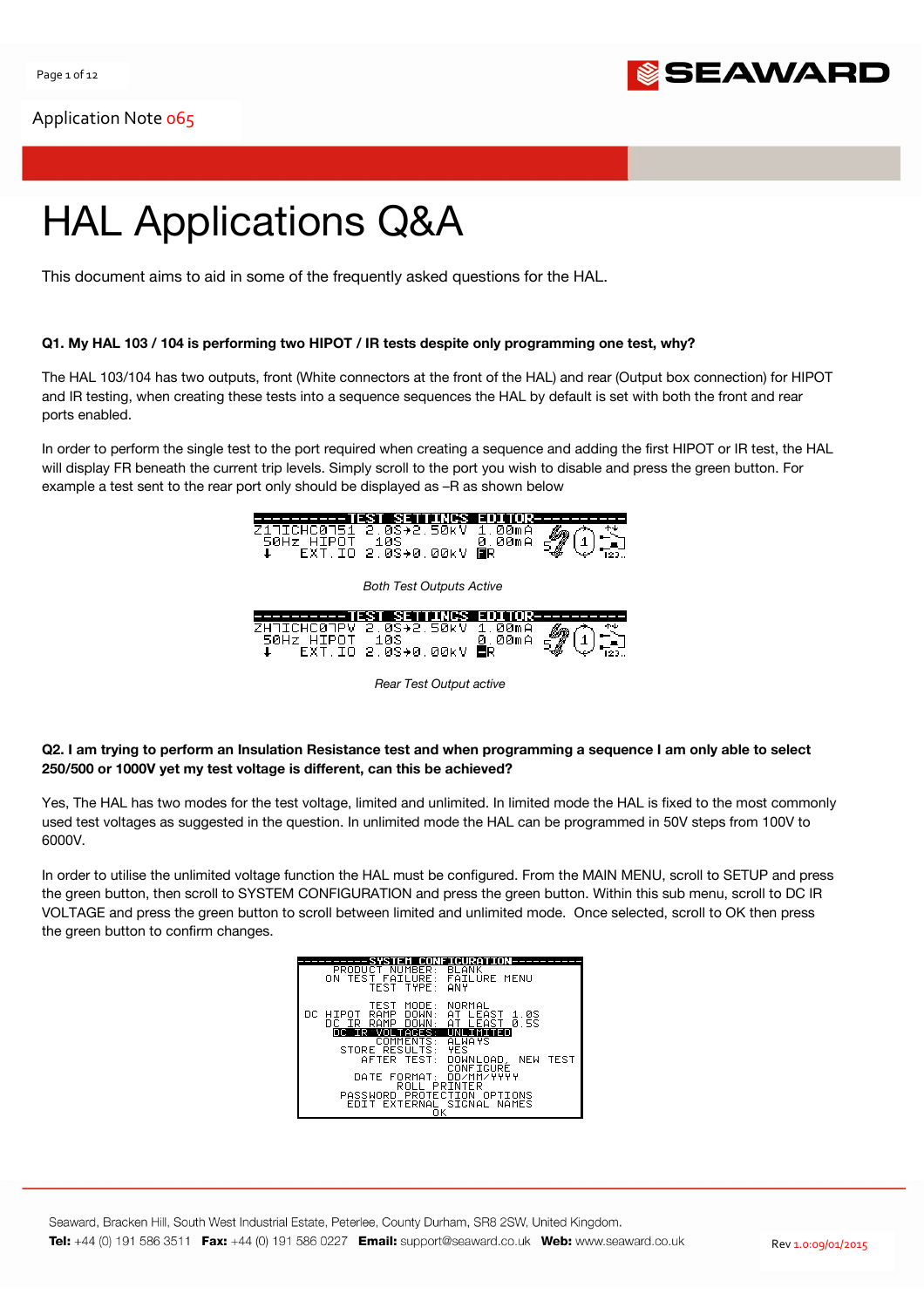

## Q3. I wish to use our HAL101 to determine at what voltage my item breaks down by manually increasing the test voltage, can this be done?

Yes, all of the HAL models can be set to manually increase test voltages, this can be done either as part of a sequence or in manual mode. When setting up the test parameters in either mode, scroll to the Ramp Up time set this to VAR. This will disable the test hold time and the test will now be completely controlled by the operator. Maximum voltage, trip level, ramp down time and start control can still be configured.

When performing the test, enable to start condition as normal, then use the scroll wheel to increase the test voltage in 10V steps, by rotating clockwise. To terminate the test either breakdown will be achieved or press the green button to manually end the test.



Ramp time set to Variable in test sequence.

## Q4. What are the connections on the output box on the HAL 103 /104/ LED?

The output box on the above mentioned tester has 3 main connections



HAL 103 / 104/ LED Output Box

1) Equipment under Test connection – Used to connect the product under test to the connection. Measurements are then performed between the Live, Neutral and Earth connection during various tests.

2) Earth Bond Probe Connection – Used to create connections between the Earth Conductor and accessible conductive parts during the Earth Bond Test. Also used for the detection of current flow during a Touch Current Test on the HAL 104/LED

3) Hipot / IR Return Probe – Generally used for detection of current flow (breakdown) when performing Hipot or Insulation Resistance tests on double or reinforced insulated products.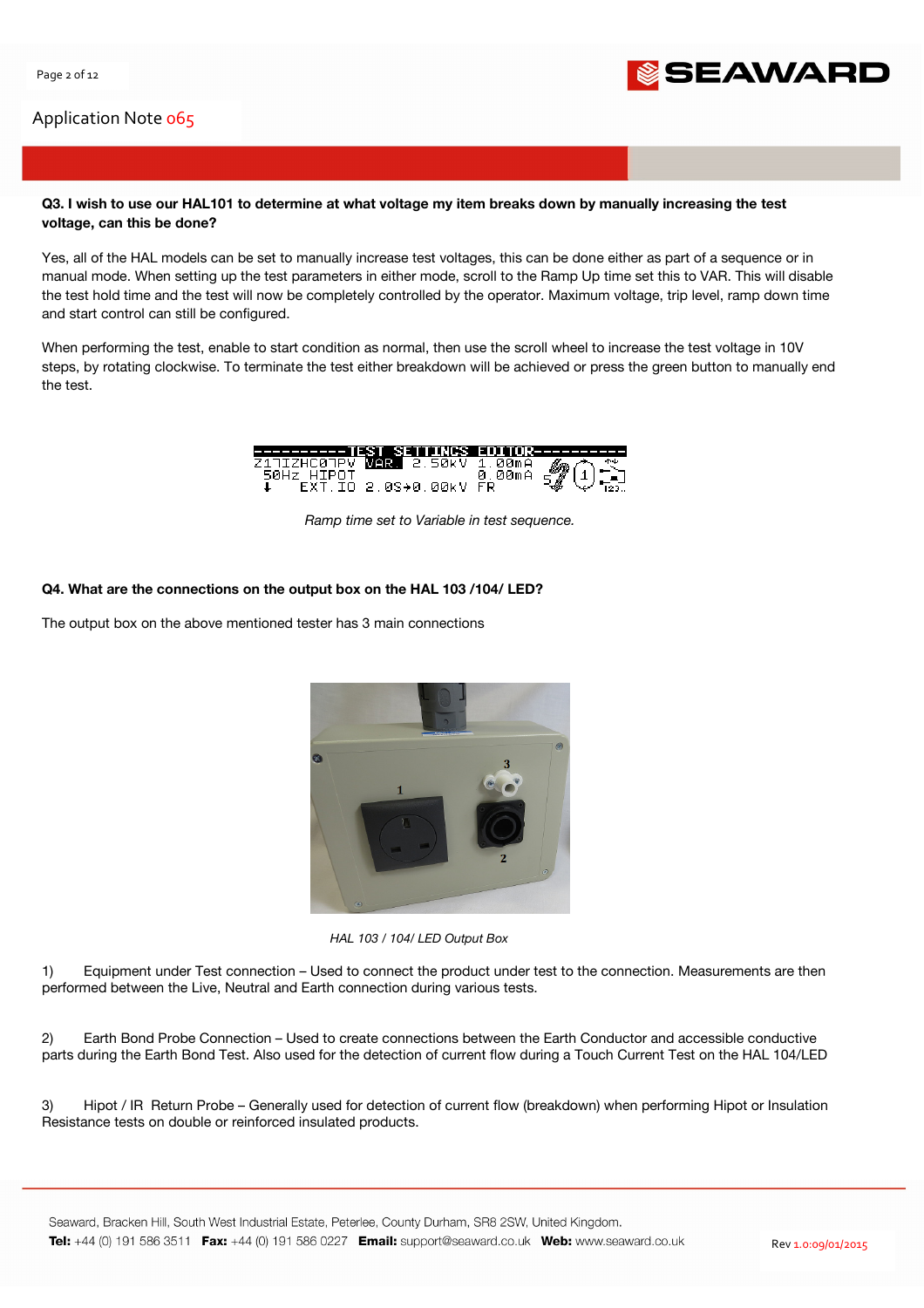

Q5. I am testing a product with a different voltage rating than the mains voltage I am supplying the HAL104 / LED, when performing a mains powered test is it possible to supply a different voltage to item under test?

Yes, the HAL 104 / LED can supply an external voltage to the item under test using the External voltage input ports at the rear of the HAL. Voltages between 80 and 300V AC 50/60 Hz can be supplied using an external voltage supply.

The voltage will need to be supplied into the 2x 4mm sockets. Ensure the large rocker switch is placed into the AUX position to accept and feed the item under test.

This can be very useful for quality checks where the mains voltage is subject to fluctuations and a stable supply is required.



Input Voltage for Power Test

## Q6. I am interested in how barcodes could improve the traceability and efficiency of the test process, please explain?

The HAL can accept barcodes for the following, Test ID, Test Sequence and comments. For example it can be time consuming and open to human error if the operative is manually entering serial numbers. In addition ensuring the correct test is performed on the product is also paramount.

By making small changes to the production process, adding a bar-coded reference number to the product for example will allow the operative to capture this unique number quickly and store it against the test results. Any future queries regarding the product safety can be easily identified and communicated.

In addition when creating a test sequence a name for this sequence is required, this test name can be created into barcode format for easy test identification. Again a Test Sequence barcode on the product would give the best method to do so, but in our experience a simple sheet of barcodes with descriptions for the product can also work very well.

The operative would then simply have to scan two barcodes into the HAL to ensure complete traceability and ensure the correct test sequence is performed.

In addition comments can be entered after testing is completed, again any common comments that may need to be entered can be done by use of barcodes, speeding up valuable time on the production line.

To ensure barcodes can be used for Test Sequence set up, scroll to SETUP from the MAIN MENU and press the green button, scroll to SYSTEM CONFIGURATION and scroll to the option TEST TYPE, use the Green button to scroll through the options and choose BARCODE ONLY, scroll down to OK and press the Green button to confirm and store that choice.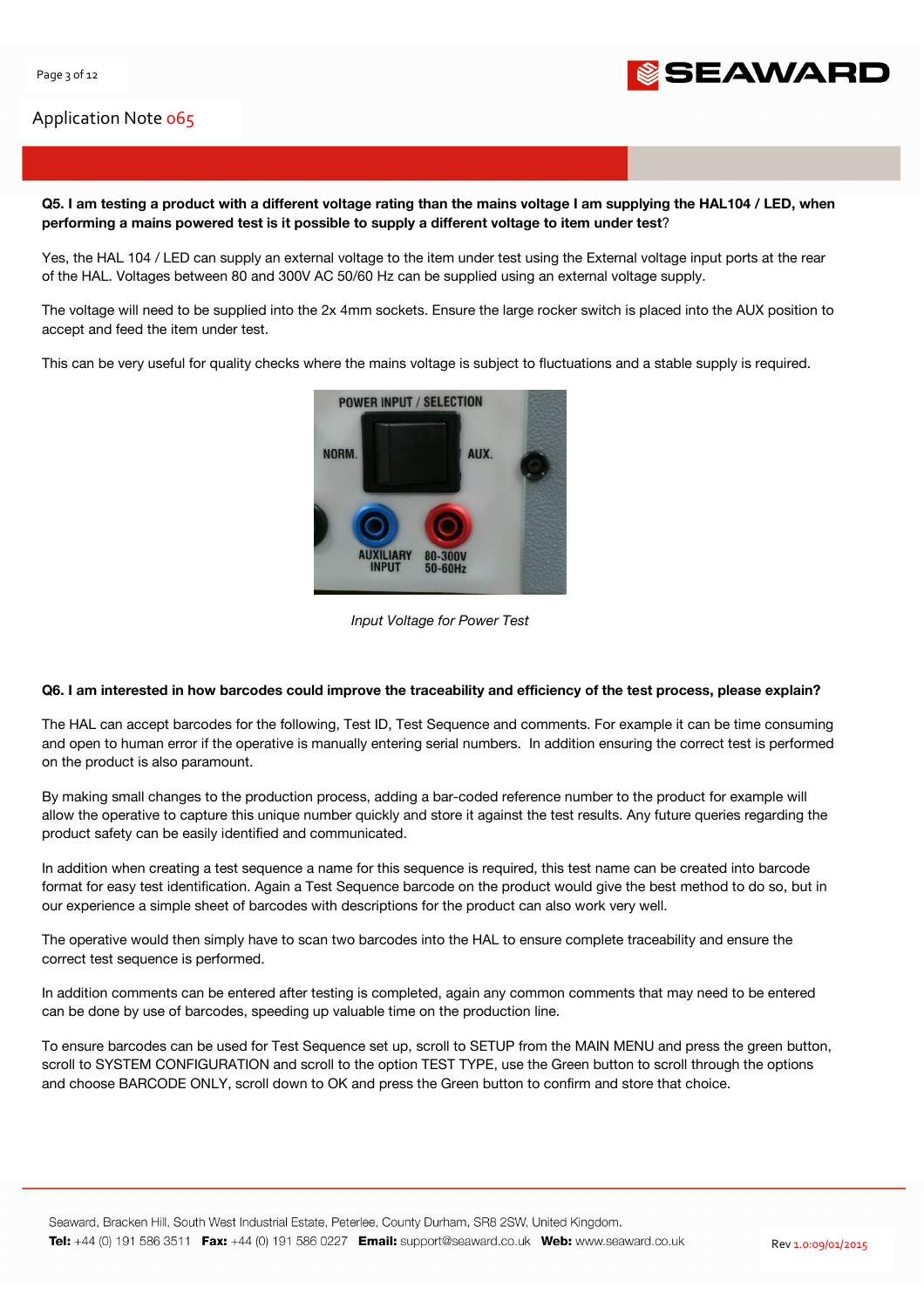

| CONFIGURATION-                                                                                                                                                                                                                                                                                                                                                                                       |
|------------------------------------------------------------------------------------------------------------------------------------------------------------------------------------------------------------------------------------------------------------------------------------------------------------------------------------------------------------------------------------------------------|
| PRODUCT NUMBER:<br><b>BLANK</b><br>ON TEST<br>FAILURE:<br>FAILURE<br>MENU<br>TYPE: BARCODE ONLY<br><b>FST</b>                                                                                                                                                                                                                                                                                        |
| NORMAL<br>TEST<br>MODE:<br>RAMP<br>DOWN:<br>LEAST<br>-1.0S<br>DC.<br>HIPOT<br>AT.<br>LEAST 0.5S<br>RAMP<br>DOWN:<br>AT.<br>DC IR I<br>LIMITED<br>VOLTAGES:<br>DC IR<br><b>ALWAYS</b><br>COMMENTS:<br>YES<br>STORE RESULTS:<br>AFTER TEST:<br>NEW TEST<br>DOWNLOAD.<br>CONFIGURE<br>DD/MM/YYYY<br>DATE FORMAT:<br>ROLL PRINTER<br>PASSWORD PROTECTION OPTIONS<br>EXTERNAL SIGNAL NAMES<br><b>FDTT</b> |
|                                                                                                                                                                                                                                                                                                                                                                                                      |

#### Q7. I only ever perform one test sequence repeatedly, what steps can I take to make the process as efficient as possible?

In instances where the HAL is only being used to perform one particular test or set of tests, we can fix the HAL to only perform one test sequence. This option removes the need for the operator to choose a test sequence.

Firstly create the test sequence that will be performed, once complete the test can be chosen to be performed repeatedly/

This can be assigned within the SETUP menu in the SYSTEM CONFIGURATION options. Scroll to TEST TYPE and press the green button to select FIXED.

Once chosen a separate option will appear directly beneath the word FIXED, whilst highlighted press the Green Button and the list of all available test sequences will be displayed. Scroll to the required test to be fixed and press the green button to confirm. Scroll to OK and press the green button to confirm.

| FAILURE MENU<br>TEST<br>FAILURE:<br>ΠN.<br>TEST TYPE:<br><b>FIXED</b><br>DFLT DC IR<br>NORMAL<br>TEST<br>MODE:<br>RAMP<br>DOWN:<br>I FAST<br>DC HIPOT<br>AT.<br>1.0S<br><b>0.5S</b><br>DOWN:<br><b>RAMP</b><br>AT LEAST<br>DC IR.<br>VOLTAGES:<br>DC IR<br>I TMTTFN<br><b>ALWAYS</b><br>COMMENTS:<br><b>YES</b><br>STORE RESULTS:<br>AFTER TEST:<br>DOWNLOAD,<br>NEW TEST<br>CONFIGURE<br>DD/MM/YYYY<br>DATE FORMAT:<br>ROLL<br>PRINTER<br>PASSWORD<br>PROTECTION<br>OPTIONS<br>EDIT EXTERNAL SIGNAL NAMES<br>ОΚ | <b>SET</b><br>TIRKS-<br>HIPOT<br>AC.<br><b>TR</b><br>nс.<br><b>ARC</b><br>NAME<br>TEST |
|------------------------------------------------------------------------------------------------------------------------------------------------------------------------------------------------------------------------------------------------------------------------------------------------------------------------------------------------------------------------------------------------------------------------------------------------------------------------------------------------------------------|----------------------------------------------------------------------------------------|
|------------------------------------------------------------------------------------------------------------------------------------------------------------------------------------------------------------------------------------------------------------------------------------------------------------------------------------------------------------------------------------------------------------------------------------------------------------------------------------------------------------------|----------------------------------------------------------------------------------------|

## Q8. I have the Desk Test n Tag Printer and want to configure the HAL to print a test label automatically on completion of the test, how do I do this?

The HAL can be configured from the SYSTEM CONFIGURATION menu within the SET UP options.

When in system configuration scroll to AFTER TEST and select one of the following DOWNLOAD, OPTION or DOWNLOAD, MENU. Once selected an option CONFIGURE will appear, scroll to this and press the green button.

A new screen will appear allowing for configuration of the output properties. Using the scroll wheel and green button, ensure the options are set as follows;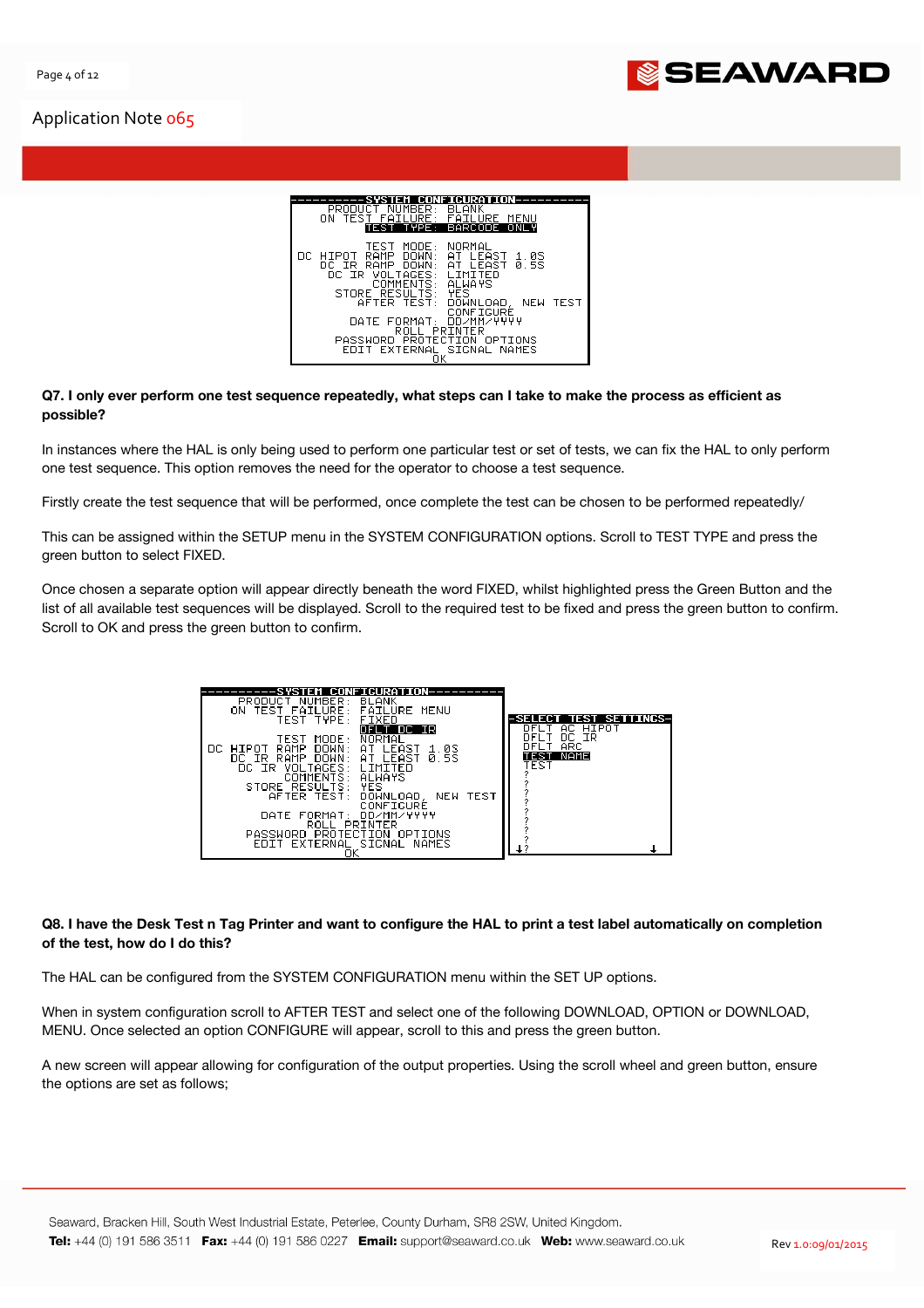

| ---DOWNLOAD OPTIONS-                                    |                                   |  |  |  |
|---------------------------------------------------------|-----------------------------------|--|--|--|
| DESTINATION:<br>AUTPUT CANNECITAN .<br>BAHD RATE: 19200 | GENERIC PRINTER<br>RS232.         |  |  |  |
|                                                         | DOWNLOAD FORMAT: PASS/FAIL LABELS |  |  |  |
|                                                         |                                   |  |  |  |

Scroll to OK press the green button to confirm.

## Q9. I am point to point testing HIPOT / IR and will be using two hand held probes, is there a way I can start the tests without pressing the green button on the front of the HAL?

Yes, there are two potential methods for performing this task; this is commonly achieved using something along the lines of a footswitch to start the test.

Method One – Utilising the Guard Switch Circuit

The HAL Guard switch is a safety feature which inhibits the test should the switch be in an open state. It can also be used as a start condition for tests.

If used it will require the operative to close the switch and keep it closed for the duration of the tests

The switch used must be in a normally open condition and closed when pressed and held, a latching switch is not recommended for this application. The circuit only carries 5V and a few mA so a simple switch will suffice.

The two wires from the switch will need to be fitted to the two connectors shown on the guard Plug (see image below) so that when pressed the switch is closed and the test will begin.



The Guard Switch will need to be enabled as the Start condition for the tests in a sequence. In order to do this from the MAIN MENU enter the SETUP option and select EDIT TEST SETTINGS. Choose the test sequence to be configured and press the green button to enter the TEST SETTINGS EDITOR

Change the start condition to External Guard switch (see symbol below) for each test to be performed then scroll to OK and press the green button to confirm and commit the changes to memory.

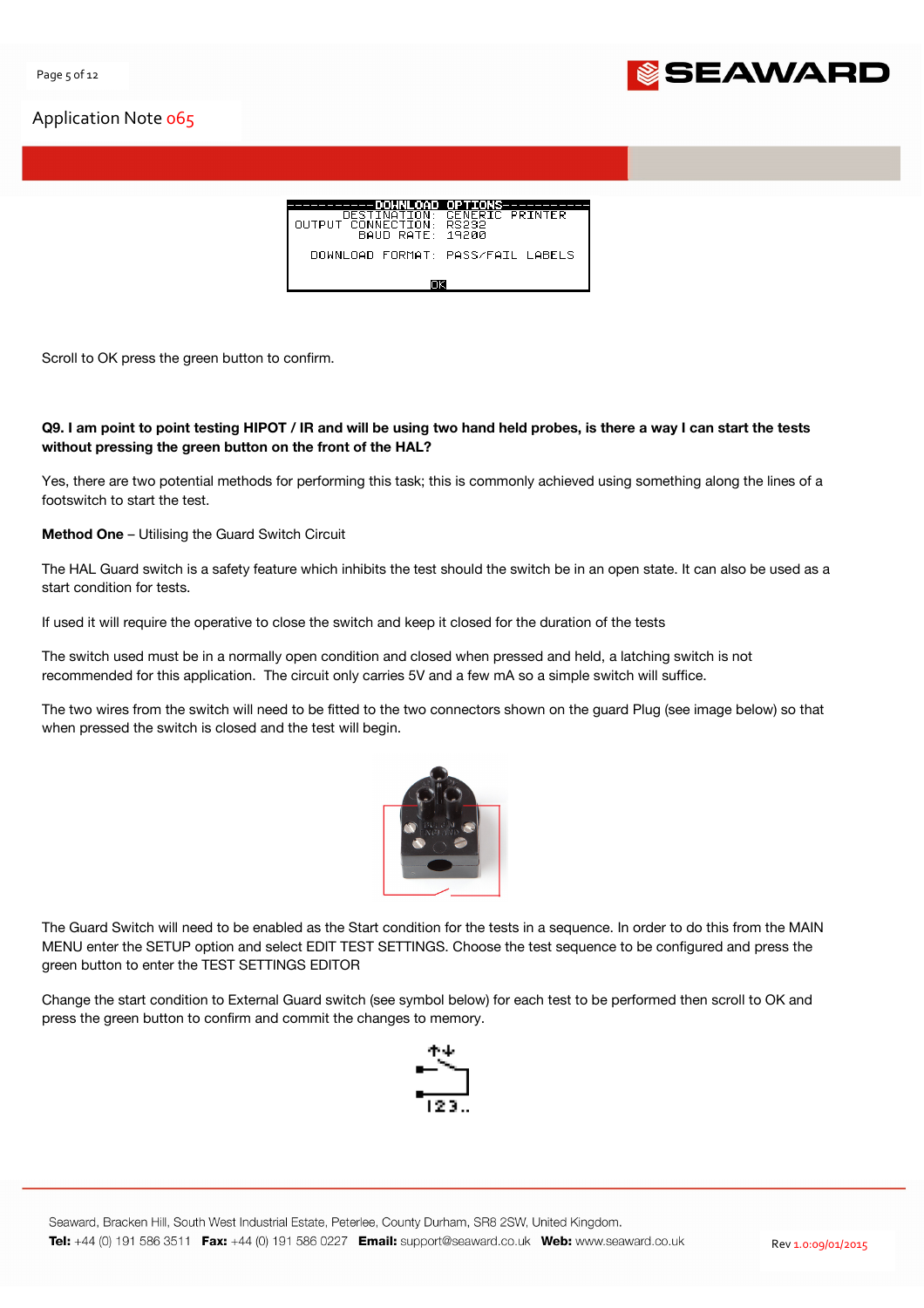

### Method 2 – Using the External Start button connection

The HAL features connections on its rear control ports to allow for an external START and STOP button to be connected, repeating the functionality of the Green and Red buttons on the front panel

When utilised, the operative can then initiate the test by a single press of the switch.

The switch used must be in a normally open condition and closed when pressed and held, a latching switch is not recommended for this application.

The two wires from the switch will need to be fitted to the Mode Contacts connector on the rear of the HAL, please refer to manual for more details. When pressed the switch is closed and the test will begin.

The Start Button key will need to be enabled as the Start condition for the tests in a sequence. In order to do this from the MAIN MENU enter the SETUP option and select EDIT TEST SETTINGS. Choose the test sequence to be configured and press the green button to enter the TEST SETTINGS EDITOR

Change the start condition to Start Button (see symbol below) for each test to be performed then scroll to OK and press the green button to confirm and commit the changes to memory.



Please note, this switch will permanently act as the Start button functions, so any press on this switch will act as if the Green button was pressed on the HAL

## Q10. I have multiple HAL units and I want to ensure they are configured in the same way, is there a quick way to do this rather than configuring each one separately?

Yes, this is possible using our Tester Configuration program.

The Tester Config program allows the user to clone a Clare Test Instrument either for back up of configuration data or to replicate settings across multiple instruments.

## Equipment Required

PC with RS232 Port

Test Instrument

Download Cable supplied with Instrument

Clare Tester Config Tool – Available from the Download Section of Seaward.co.uk

#### Method – Creating Clone File

Before creating a clone file ensure the Test Instrument to be used is configured to working requirements, i.e. ensure it is set up and test sequences required are programmed into the device

Step 1 – Connect the Test Instrument to a PC using the Download Cable.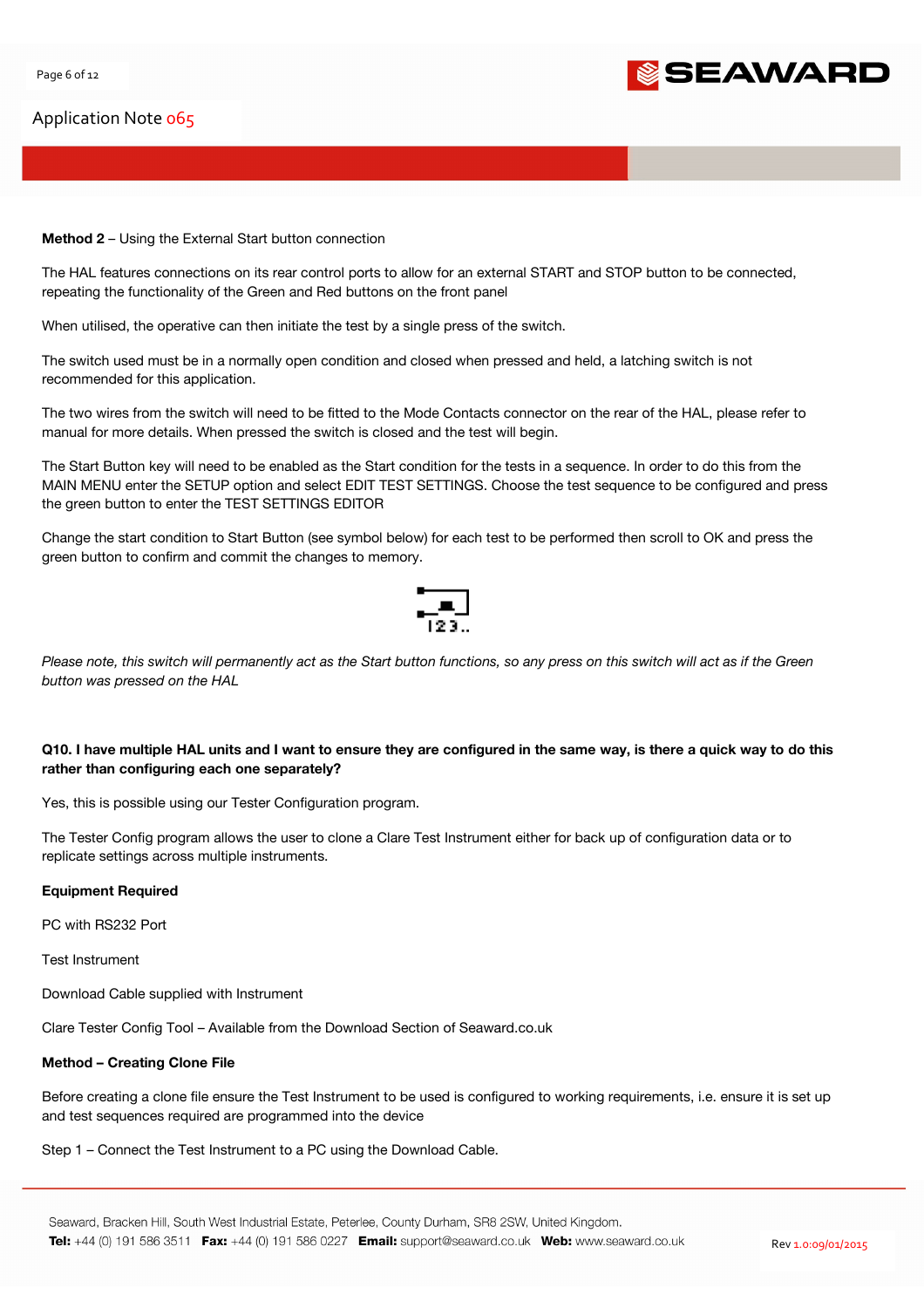

#### Step 2 – Run the Tester Config software

Step 3 – Select the Correct COM port (Use Device Manager within Windows to determine correct port, but if connected directly to an RS-232 port on the PC this is usually designated as COM1)

| Set tester's date and time<br>Load configuration from PC file<br>۸ |
|--------------------------------------------------------------------|
|                                                                    |
|                                                                    |
|                                                                    |
|                                                                    |

Step 4 – Press the Button labelled "Load Configuration from Tester…" a box will pop up with further instructions;

Step 5 – From the Main Menu of the HAL, scroll to REMOTE MODE and press the Green Button

Step 6 – Return to the Tester Config software and press the OK button

Step 7 – The software will capture the information from the Tester and a confirmation pop up will be shown



Press the OK button and then click the "Save Loaded Configuration to PC File…", a prompt will appear to save the created back up file, choose a destination and filename the press the Open Key to create and store the back up.

#### Method – Loading Clone File to HAL

Step 1 – Connect the Test Instrument to a PC using the Download Cable.

Step 2 – Run the Tester Config software

Step 3 – Select the Correct COM port (Use Device Manager within Windows to determine correct port, but if connected directly to an RS-232 port on the PC this is usually designated as COM1)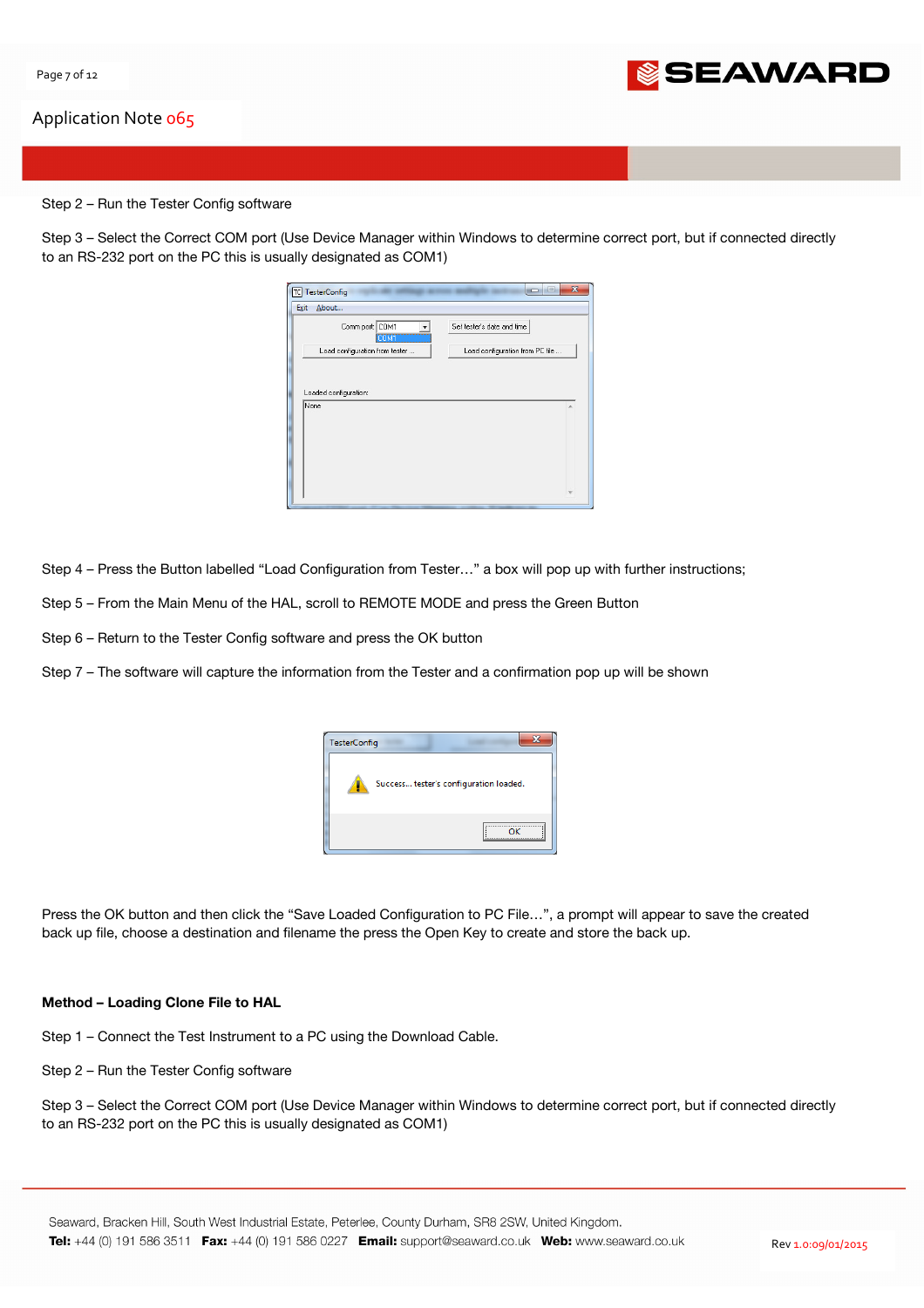

Step 4 – Press the Button labelled "Load Configuration from PC File" a box will pop up with a prompt to find the saved configuration file. Select the file and press the open button. The Config software will display information relating to the file to be loaded

| About<br>Exit<br>Comm port: COM1                                                                                                                      | Set tester's date and time           |
|-------------------------------------------------------------------------------------------------------------------------------------------------------|--------------------------------------|
| Load configuration from tester                                                                                                                        | Load configuration from PC file      |
| Send loaded configuration to tester<br>Loaded configuration:                                                                                          | Save loaded configuration to PC file |
| Configuration date: 18:09:2014 10:48<br>Tester OEM codes: HW=10 SW=0 OEM=2<br>Tester software version: SCK8 UK.290c<br>Tester hardware version: 10.25 |                                      |
| Tester serial number: Y25-0095                                                                                                                        |                                      |

Step 5 – Press the Button labelled "Send loaded configuration to Tester…" a box will pop up allowing a choice of what configuration information shall be transferred. Either individually choose or select all to send all the data, then Press OK, instructions for the next steps will be displayed.

|                                                                                                                               | $\triangleright$ Set currently selected user [1 item]             |    |        |
|-------------------------------------------------------------------------------------------------------------------------------|-------------------------------------------------------------------|----|--------|
|                                                                                                                               | $\overline{\mathbf{v}}$ Set user names (20 items)                 |    |        |
| $\triangleright$ Set user buzzer options (20 items)                                                                           |                                                                   |    |        |
| $\triangledown$ Set user operating levels (20 items)                                                                          |                                                                   |    |        |
| $\triangledown$ Set user startup modes (20 items)                                                                             |                                                                   |    |        |
| $\triangledown$ Set currently selected site [1 item]                                                                          |                                                                   |    |        |
|                                                                                                                               | $\triangleright$ Set site names (20 items)                        |    |        |
|                                                                                                                               | $\triangledown$ Set currently selected location (1 item)          |    |        |
|                                                                                                                               | $\triangledown$ Set location names (50 items)                     |    |        |
|                                                                                                                               | $\triangledown$ Set the 'default sequence' test settings [1 item] |    |        |
| $\overline{\mathbf{v}}$ Set the 'use testcodes' test settings [1 item]                                                        |                                                                   |    |        |
| $\overline{\mathbf{v}}$ Set test sequence names and settings (80 items)                                                       |                                                                   |    |        |
| $\triangleright$ Set all extio test settings (82 items)                                                                       |                                                                   |    |        |
| $\triangledown$ Set appliance number handling option (1 item)                                                                 |                                                                   |    |        |
| $\overline{\mathbf{v}}$ Set allowable test types option (1 item)                                                              |                                                                   |    |        |
| $\overline{\mathbf{v}}$ Set currently selected fixed test type [1 item]                                                       |                                                                   |    |        |
| Ⅳ Set normal/fast test mode option (1 item)                                                                                   |                                                                   |    |        |
| $\overline{\mathbf{v}}$ Set action to take after a test failure (1 item)                                                      |                                                                   |    |        |
| $\triangledown$ Set action to take after test completion [1 item]                                                             |                                                                   |    |        |
| $\triangledown$ Set comments condition option (1 item)                                                                        |                                                                   |    |        |
| $\triangledown$ Set download configuration (2 items)                                                                          |                                                                   |    |        |
| $\triangleright$ Set configured roll printer type [1 item]                                                                    |                                                                   |    |        |
| $\overline{\triangledown}$ Set roll printer baud rate (1 item)                                                                |                                                                   |    |        |
| $\overline{\mathbf{v}}$ Set pass/fail label title [1 item]<br>$\triangledown$ Set product/testname label title [1 item]       |                                                                   |    |        |
|                                                                                                                               |                                                                   |    |        |
| $\overline{\mathbf{v}}$ Set minimum DC ramp down times (2 items)                                                              |                                                                   |    |        |
| $\overline{\mathbf{v}}$ Set miscellaneous system options (1 item)<br>$\triangledown$ Set password protection options (1 item) |                                                                   |    |        |
| V Set extio digital output signal names (8 items)                                                                             |                                                                   |    |        |
| $\triangledown$ Set extio analogue input signal names (8 items)                                                               |                                                                   |    |        |
|                                                                                                                               |                                                                   |    |        |
|                                                                                                                               |                                                                   |    |        |
| <b>All</b>                                                                                                                    | None                                                              | OK | Cancel |
|                                                                                                                               |                                                                   |    |        |

Step 6 – From the Main Menu of the HAL, scroll REMOTE MODE and press the Green Button

Step 7 – Return to the Tester Config software and press the OK button

Step 8 – The software will send the information from the Tester and a confirmation pop up will be shown once complete.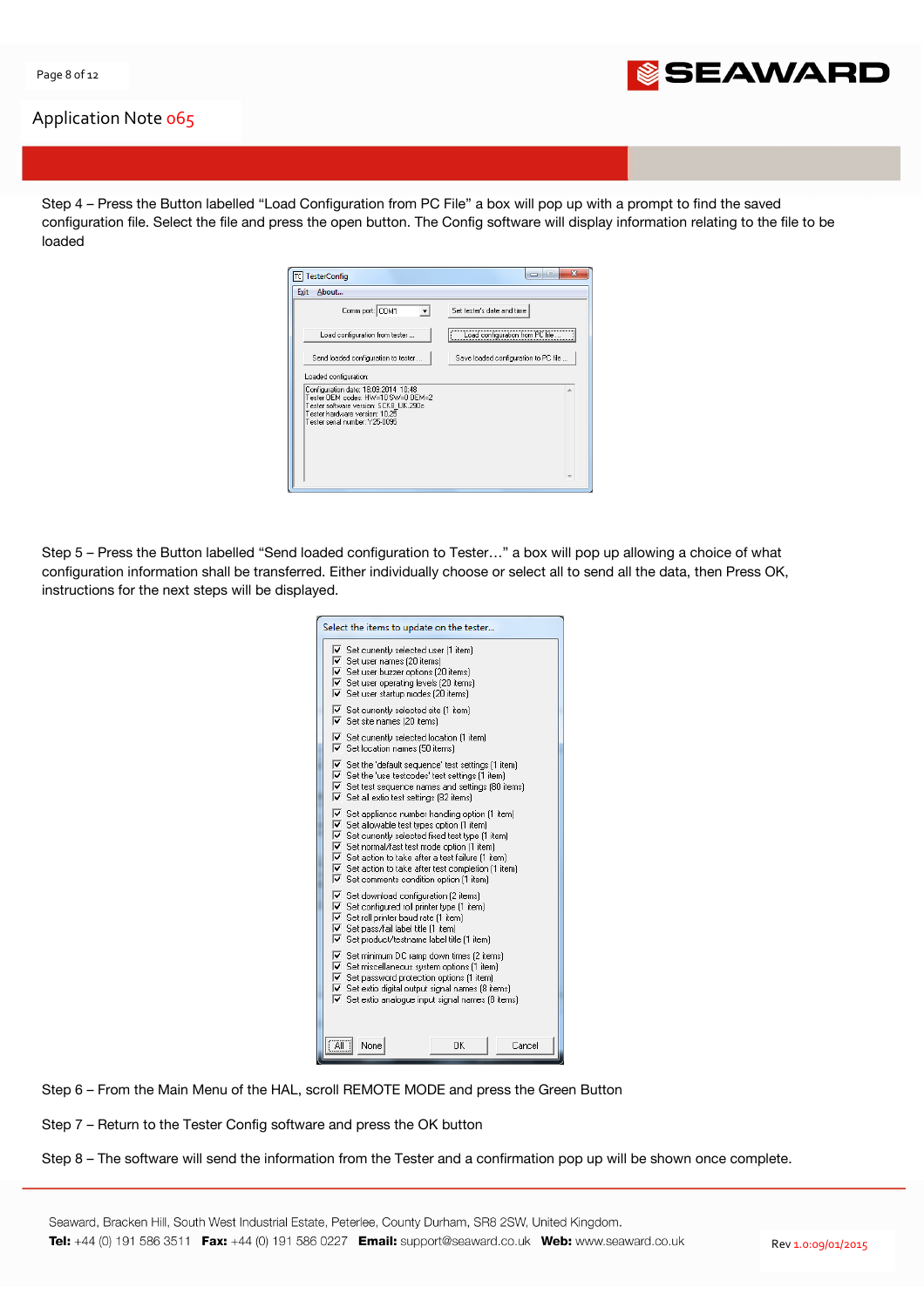

#### Q11. I need to update the firmware in my HAL to work with the latest version of Safety E-Base, how do I perform this?

Yes, this is possible using our Tester Update program.

The Tester Update program allows the user to update the firmware of the HAL

#### Equipment Required

PC with RS232 Port

Test Instrument

Download Cable supplied with Instrument

Tester Update Software – Need to supply a link

Clare Firmware Update Tool – Available from the Download Section of Seaward.co.uk

#### Method – Updating the Firmware

Step 1 – Connect the Test Instrument to a PC using the supplied Download Cable.

Step 2 – Run the Tester Update software

Step 3 – Select the Correct COM port (Use Device Manager within Windows to determine correct port, but if connected directly to an RS-232 port on the PC this is usually designated as COM1)

Step 4 – Select Software Update Mode from the dropdown list

Step 5 – Select Baud Rate 57600



Step 6 – With the HAL switched off, press and hold the Green Button and the far right Function key as shown then press the Power button on the HAL

Step 7 – With successful communication between tester and computer, the following message will be displayed on screen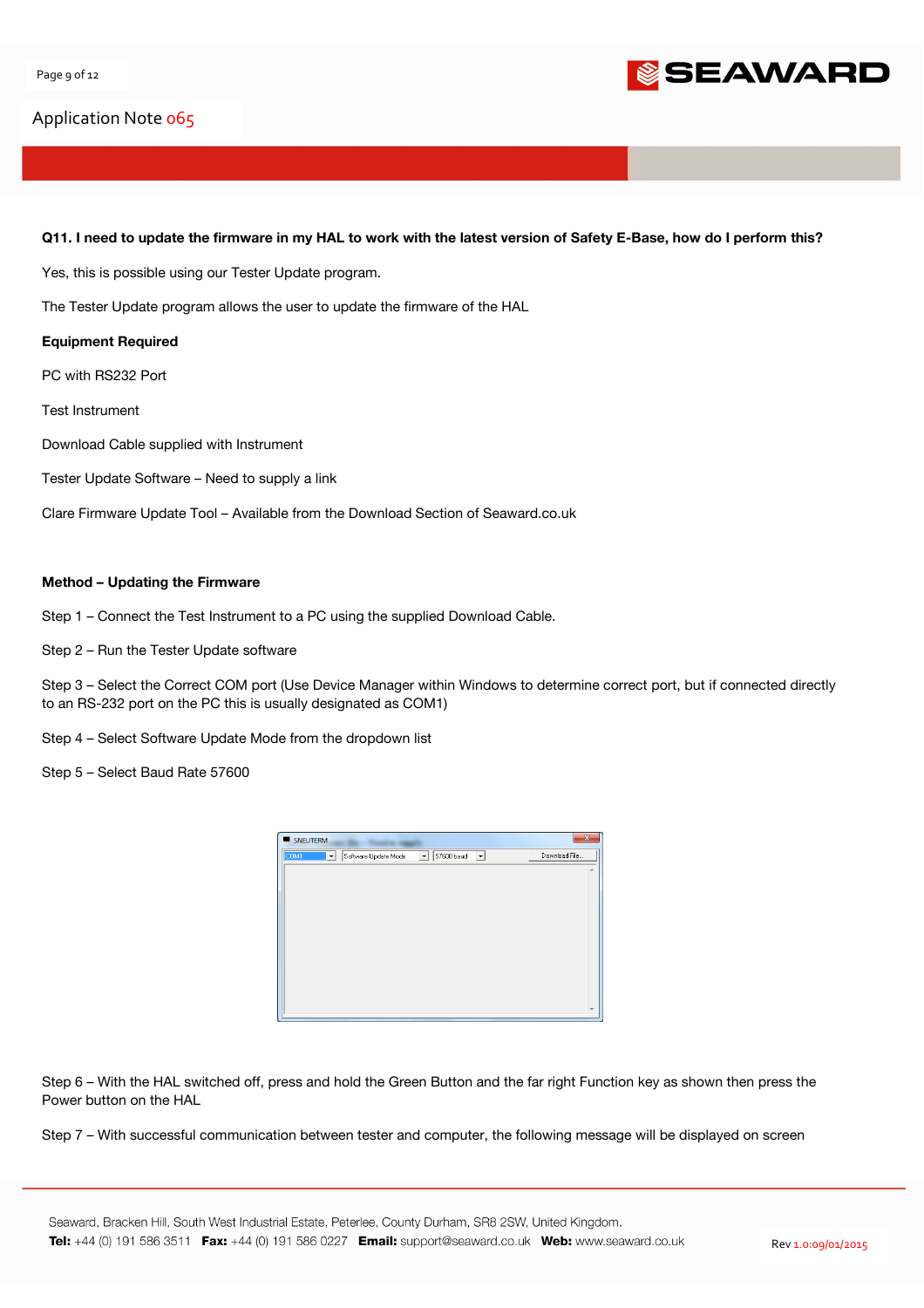

| SNEUTERM                                                                                                               | 33            |
|------------------------------------------------------------------------------------------------------------------------|---------------|
| 57600 baud<br>Software Update Mode<br><b>COM1</b><br>$\overline{\phantom{a}}$<br>$\overline{\phantom{a}}$              | Download File |
|                                                                                                                        |               |
| Seaward Electronic Systems - Software Update Utility.<br>Please use your terminal emulator to send the software update |               |
| file using plain text transmission and XOn/Xoff handshaking                                                            |               |
|                                                                                                                        |               |
|                                                                                                                        |               |
|                                                                                                                        |               |
|                                                                                                                        |               |
|                                                                                                                        |               |
|                                                                                                                        |               |
|                                                                                                                        |               |
|                                                                                                                        |               |

Step 8 – Press the Download button, a secondary box will open to find and select the Tester Update File (Text File as example below). Choose the required file and press Open, the firmware update procedure will begin.

The Tester Update program will display an ongoing countdown as the file is loaded, upon completion the software will display a successful notice and the new firmware is applied to the HAL. (Shown below)



## Q12. Please explain the function of the digital output control ports on the HAL104 / LED what is their function and what could I use them for?

The HAL features 8 digital outputs. The digital outputs function as relay drivers to control 12V relays, their function can be to send commands to begin a certain process from a relay. The HAL SwitchSmart is an 8 output switching matrix, the outputs are controlled from the HAL and can be used to direct test voltages for example to one of 8 channels.

Application example – A customer had the requirement to press a power switch during a powered leakage test on the HAL104. The item under test was not accessible as it was housed inside an enclosure during testing. The HAL control port was utilised at the start of the powered Touch Leakage test to energise a relay which in turn switched in a solenoid which actuated a metal "Finger" that engaged the power switch on the item under test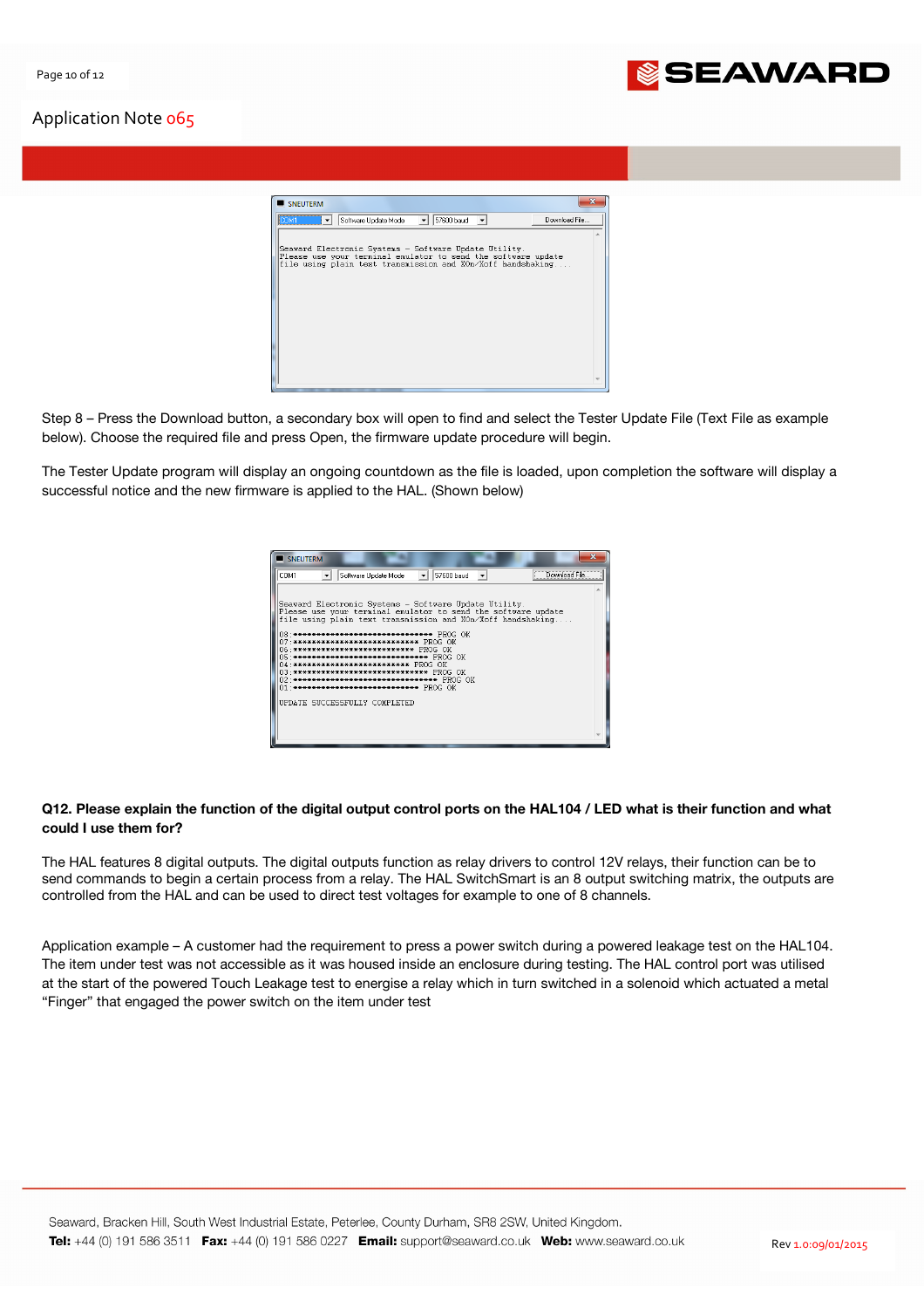

## Q13. Please explain the function of the analogue input control ports on the HAL104 / LED what is their function and what could I use them for?

The analogue input ports are a method of determining a Pass / Fail condition for external measuring sources that have an analogue voltage output. The voltage is sent from the external test instrument and read by the HAL. The user can then set an upper and lower voltage level, used to determine a pass or fail condition.

Application example: A customer utilised a thermometer that had the ability to output an analogue voltage where 0.1V represented 5 degrees Celsius. After 10s of a run test it would be expected that a heater reached 100°C.

A pass condition was achieved if the thermometer would output a signal of 2V, (Representing 100°C) and the company allowed a 10% variation. The user set upper and lower levels of 1.8V and 2.2V.

#### Q14. How do I enable the Digital Output and Analogue Input ports?

The control ports are enabled for each individual test performed, and are accessed with the EDIT TEST SEQUENCES menu within SETUP.

Select the Test that requires a control port to be enabled, scrolling to the EXT IO option and Pressing the Green button

The Digital Outputs by default are set to OFF, simply highlight the port(s) to be initialised and press the Green button to change the state to ON.

The Analogue Inputs are always enabled by default and set at 0.000V to 5.000V, to set the voltage range required, highlight the voltage to be changed, then press the F3 function key to enable the Rotate Field option, then use the rotary encoder to change the voltage. A reading within the High and Low limits for the incoming voltage which will determine a pass or fail condition.

|                                                                                           | ---EXTERNAL IO SETTINGS---  | 50Hz EBOND                                                                     |                                                                      |                                                                       |
|-------------------------------------------------------------------------------------------|-----------------------------|--------------------------------------------------------------------------------|----------------------------------------------------------------------|-----------------------------------------------------------------------|
|                                                                                           | STATE                       |                                                                                | LO V                                                                 | HI V                                                                  |
| DOUT1:<br>DOUT2:<br>DOUTS:<br>DOUT4:<br>nouts:<br>DOLTE:<br>DOUT <sup>7</sup> :<br>DOUT8: | - ON<br>$\frac{1}{2}$<br>ON | ANLG1:<br>ANLG2:<br>ANLG3:<br>ANLG4:<br>ANLG5:<br>ANLG6:<br>ANLGT: I<br>ANLC8: | 1.150<br>0.000<br>0.000<br>0.000<br>0.000<br>0.000<br>0.000<br>й ййй | 2. 750<br>5.000<br>5.000<br>5.000<br>5.000<br>5.000<br>5.000<br>5.000 |
|                                                                                           |                             |                                                                                |                                                                      |                                                                       |
| OΚ                                                                                        | PREVIOUS<br>FIELD           |                                                                                | ATE                                                                  | NEXT<br>FIELD                                                         |

#### Q15. What is the Arc Detection feature and how do I enable it?

The most common leakage current detection mode used when testing dielectric strength is to compare the measured leakage current with a maximum leakage current threshold to determine whether or not a breakdown has occurred.

An alternative leakage current detection mode is to use Arc Detection. Momentary arcing during dielectric testing causes rapid changes in the leakage current level. These short duration current spikes may not be detected by the maximum leakage current measurement circuitry. The arc detection circuitry is configured to detect rapid, momentary changes in leakage current and terminate the test.

In the case of maximum leakage current detection, this allows a predictable and repeatable response that is easily verified i.e. the measured current can be directly compared with a definable threshold and the performance can be verified by applying a